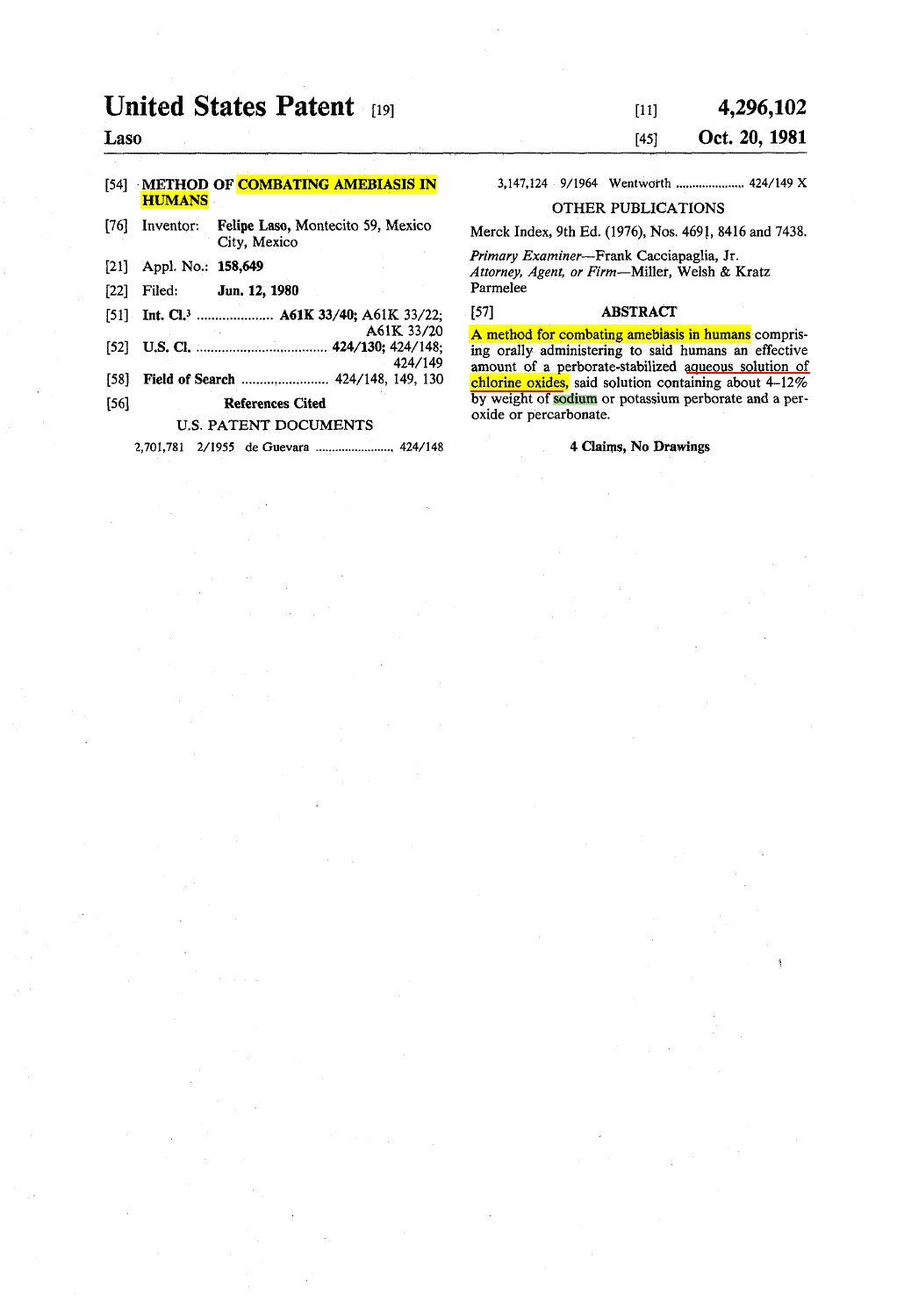#### METHOD OF COMBATING AMEBIASIS IN **HUMANS**

# **BACKGROUND OF THE INVENTION**

#### 1. Field of the Invention

The present invention is directed to a method for combating amebiasis in humans. As is known, amebiasis is due to attack by pathogenic protozoa and is a widespread affliction, especially in countries such as tropical countries or those having unsanitary areas. Although some compounds are known for treatment of amebiasis, generally such known compounds have undesirable side effects. Also treatment with such compounds is often expensive. A need exists for an inexpensive method for combating amebiasis in either living or cyst condition and the present invention is directed to such a method where a perborate-stabilized aqueous solution of chlorine oxides is orally administered to afflicted persons to  $_{20}$ combat the affliction.

2. Prior Art

The stabilization of aqueous solutions of chlorine dioxide by the use of perborates has been disclosed in U.S. Pat. No. 2,701,781 the contents of said patent being  $_{25}$ incorporated by reference herein. As disclosed in said patent, a stabilized solution of chlorine dioxide in water can be formed by the combination of an inorganic boron compound, such as sodium tetraborate, boric acid or sodium perborate, and chlorine dioxide in the presence 30 of an excess of water. The stabilized composition so formed is described therein as an antiseptic that has no irritative tendency. Urea is suggested as an additive to the composition where the same is to be used as an oral antiseptic.

Additional uses for such stabilized aqueous chlorine dioxide compositions have been disclosed, for example, in U.S. Pat. No. 3,147,124, where a stabilized aqueous chlorine dioxide solution is described as a useful germicide upon addition of the same in a cheese making pro-  $40\,8-15$  grams sodium peroxide or an equivalent amount of cess.

It has now been found that perborate-stabilized aqueous solutions of chlorine oxides are useful in treating amebiasis in humans.

#### **SUMMARY OF THE INVENTION**

A method for combating amebiasis in humans comprises orally administering to a human affected therewith an effective amount of a perborate-stabilized aqueous solution of chlorine oxides. The perborate-stabilized 50 aqueous solution of chlorine oxides, such as chlorine dioxide, containing 4-12 parts by weight of sodium or potassium perborate per liter of water is orally administered to the human in an amount of between 5-20 drops (0.25 cc to 1.0 cc) three times per day for a period of at 55 least fifteen days, preferably about 21 days. The perborate-stabilized aqueous solution of chlorine oxides also preferably contains a peroxide such as hydrogen peroxide, sodium peroxide or potassium peroxide, or a percarbonate such as sodium percarbonate or potassium 60 in humans by oral administration of the solution. percarbonate.

#### DETAILED DESCRIPTION

As described in U.S. Pat. No. 2,701,781, a perborate stabilized aqueous solution of chlorine dioxide can be 65 produced in which the chlorine dioxide is apparently held in the form of a labile complex with the boron compound. Such perborate-stabilized chlorine oxide

The perborate stabilized aqueous solutions usable in the present method are formed by preparing an aqueous  $\mathbf{5}$ solution containing 4 to 12 parts by weight of sodium or potassium perborate per liter of water, the solution prepared by adding chlorine dioxide as a gas or formed in situ in the aqueous media by addition of chlorite and/or hypochlorite salts under acidic conditions, i.e., 10 at a pH of less than 7.0, preferably a pH of between 2.5-4.5. While chlorine dioxide is believed to be the oxide of chlorine present in the solution, other oxides of chlorine may be present. During the passage or formation of chlorine dioxide in the aqueous solution, under 15 acidic conditions, it is believed that chlorous and chloric acids are formed which react with the perborates and gradually forms a clear, transparent aqueous solution.

In addition to the sodium or potassium perborate, the aqueous solution preferably has added thereto a peroxide selected from hydrogen peroxide, sodium peroxide or potassium peroxide, or a percarbonate such as sodium percarbonate or potassium percarbonate. The amount of peroxide or percarbonate added should be between 1 to 20 parts per liter of water, preferably between about 8-15 parts per liter of water.

In order to enhance the palatability of the aqueous stabilized solution of chlorine oxides, urea is added in an amount of between 0.5 to 20 parts per liter of water, with about 6-20 parts preferred.

In the formation of a preferred aqueous solutions of perborate stabilized chlorine oxide solutions usable in the present method, there would be added to 1 liter  $(1,000 \text{ cc's})$  of water the following:

- 35 80-120 grams sodium chlorite
	- 90-130 grams sodium hypochlorite (13%)
	- 5-7.5 c.c. of 37.7% hydrochloric acid
	- 2-4.5 c.c. of 98.15% sulfuric acid
	- 4-12 grams sodium or potassium perborate
	- potassium peroxide, hydrogen peroxide potassium percarbonate, or sodium percarbonate
	- 6-20 grams urea.

The resultant solution (about 1100-1120 cc's) has a 45 density of between about 1.08 to 1.10.

As an example of a specific aqueous solution of perborate-stabilized chlorine oxides produced according to the present inventions, there was added to 1 liter (1000 cc's) of water the following:

90 grams sodium chlorite

105 grams sodium hypochlorite (13%)

- 5.9 cc's of 37.7% hydrochloric acid
- 3.05 cc's of 98.15% sulfuric acid
- 5 grams sodium perborate
- 10 grams sodium peroxide
- 10 grams urea

The resultant solution (1150 cc's) had a density of 1.09.

The perborate stabilized aqueous solution of chlorine oxides formed, as above, was found to combat amebiasis

The amount of perborate-stabilized aqueous solution of chlorine oxides to be orally administered is generally between about 5-20 drops of the solution (density of 1.09), two to three times a day, a total of between 15-60 drops, carried out for a period of at least about fifteen days, preferably for 21 days or more. Specific amounts would depend upon the size of the recipient. For example, a relatively small person of about 150 pounds of less